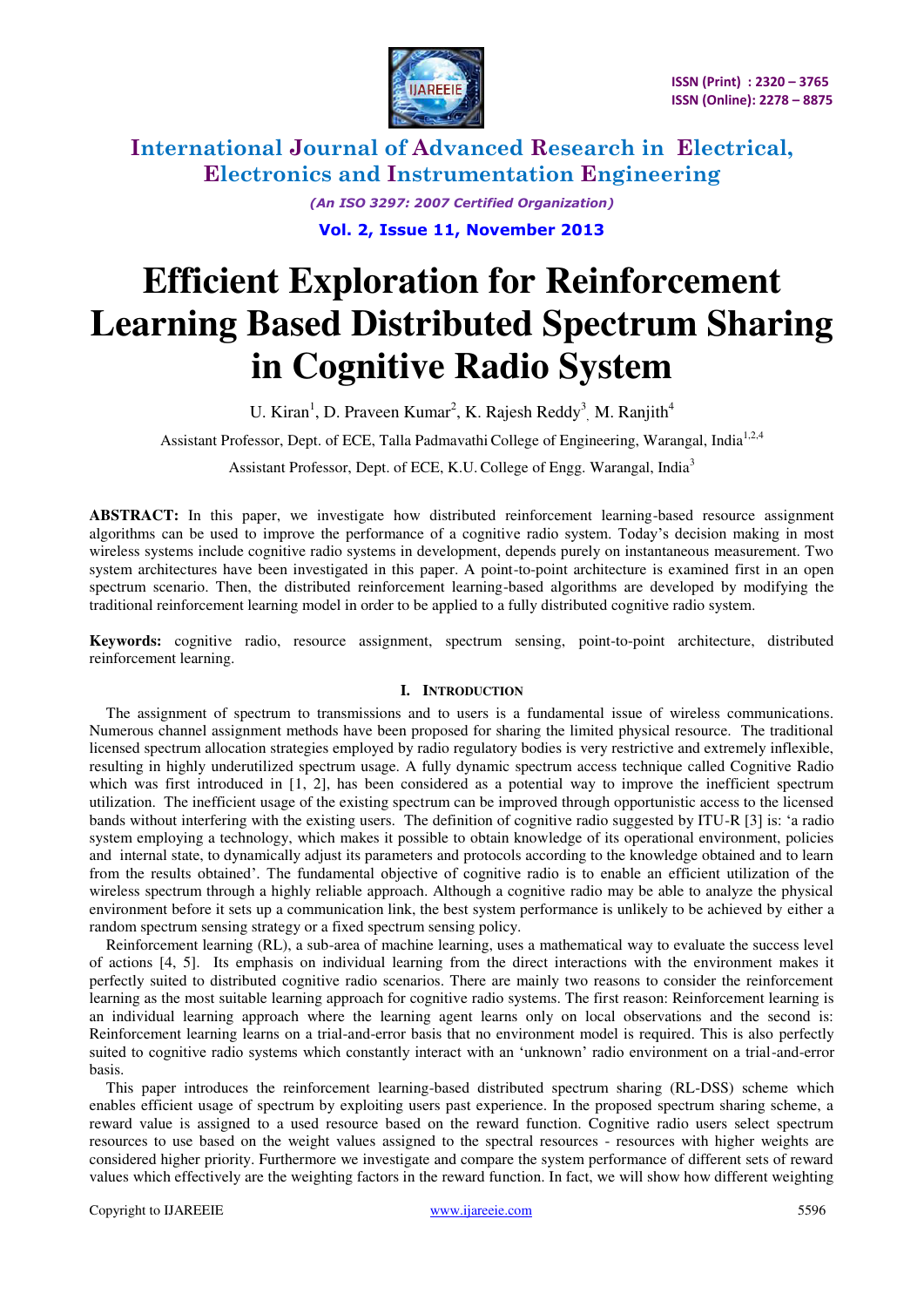

*(An ISO 3297: 2007 Certified Organization)* 

### **Vol. 2, Issue 11, November 2013**

factor values have significant impact on the system performance, and that inappropriate weighting factor setting may cause some specific problems.

The reminder this paper is organized as follows. The cognitive radio based reinforcement learning model will be presented in section II. Reinforcement learning-based distributed spectrum sharing algorithm is described in section III. Section IV presents the key measurements for evaluating the system, Section V presents the simulation results to validate the analysis, and Section VI concludes the paper.

#### **II. SYSTEM MODEL**

The reinforcement learning model developed for the cognitive radio scenario is illustrated in Figure 1. The wireless spectrum is effectively the environment in which cognitive radio (CR) is the learning agent. The way we implement reinforcement learning in the CR scenario is slightly different from the original reinforcement learning model. This is caused by a few built-in features of cognitive radio. In the original reinforcement learning system, the value of the current state *s* under a policy  $\pi$  which is denoted by  $V^{\pi}(s)$  is the basis to choose the action *A(s)*. An optimal policy is supposed to maximize  $V^{\pi}(s)$  at each trial.  $V^{\pi}(s)$  is formally defined as [4]:

$$
V^{\pi}\left(s\right) = R(s,\pi(s)) + \gamma \sum_{s'} P(s'|s,\pi(s)) V^{\pi}\left(s'\right) \tag{1}
$$

Where *E* is the expectation operator,  $\gamma$  is a discount factor  $(0 < \gamma < 1)$ .  $R(s, \pi(s))$  is the immediate reward if the agent chooses action  $a = \pi(s)$  given a state *s*.  $R(s, \pi(s)) = E\{r(s, \pi(s))\}$  is the mean value of  $r(s, \pi(s))$ . *s'* stands for the goal states which *s* will transit to by taking the action  $\pi(s)$ . Given that there may be multiple successor states *s'*,  $P(s'|s, \pi(s))$  defines the probability of making a transition from state *s* to different successor states.



Figure 1. The Reinforcement Learning Model in Cognitive Radio Scenario

The optimal value function  $V^{\pi*}(s)$  under the optimal policy  $\pi^*$  can be defined as:

$$
V^{\pi*}(s) = \max_{a \in A} \left( R(s, \pi(s)) + \gamma \sum_{s'} P(s'|s, \pi(s)) V^{\pi*}(s') \right)
$$
 (2)

Based on the optimal value function  $V^{\pi*}(s')$ , the optimal policy  $\pi^*$  is specified as:

$$
\pi^*(s) = \arg \max_{a \in A} \left( R(s, \pi(s)) + \gamma \sum_{s'} P(s'|s, \pi(s)) V^{\pi^*}(s') \right)
$$
(3)

 $R(s, \pi(s))$  is effectively the cumulative reward in the state of *s*. The other part of the equation is the expected feedback of its successor states *s'*. It can be clearly seen from equation (1) to equation (3) that in order to obtain the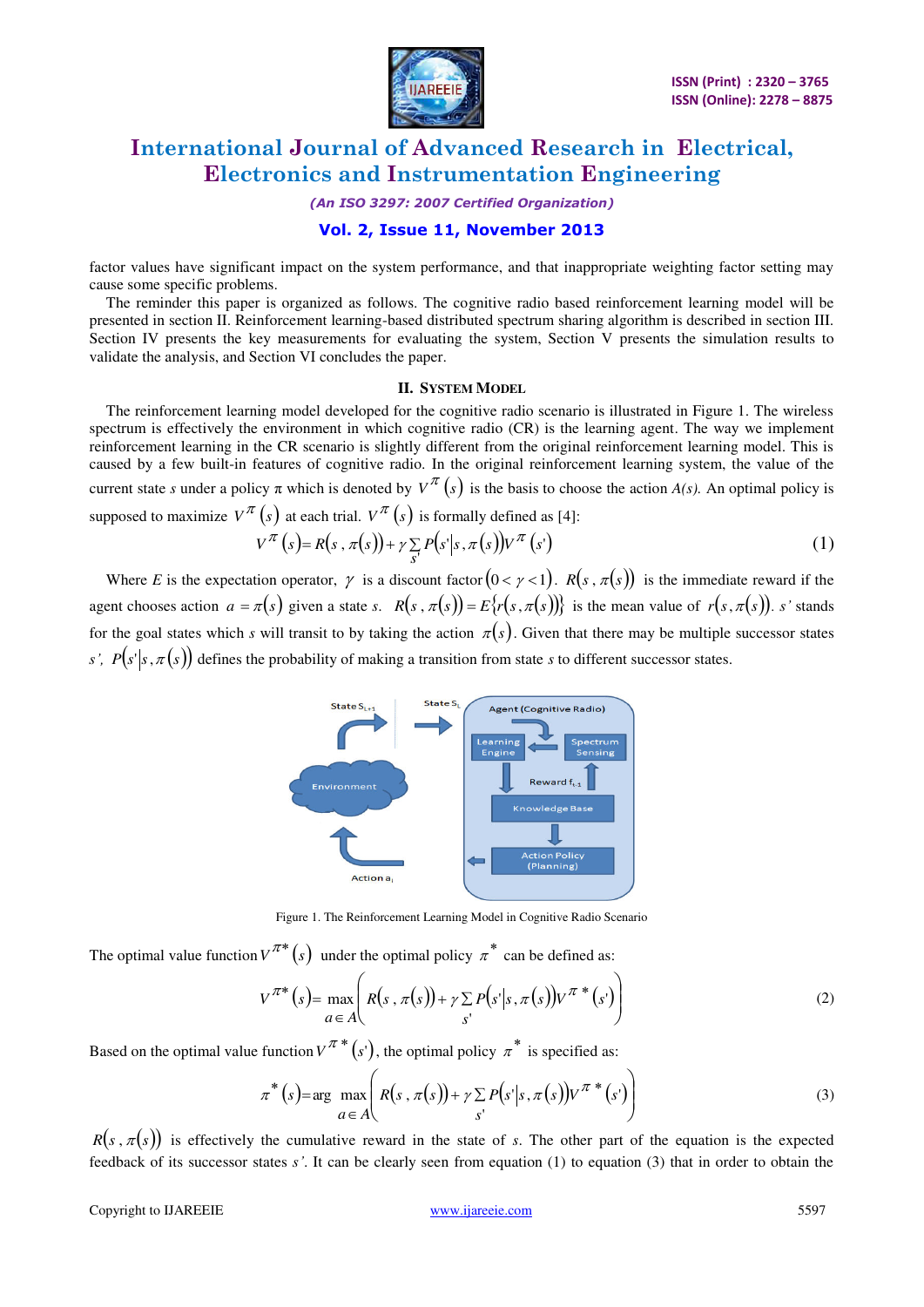

### *(An ISO 3297: 2007 Certified Organization)*

### **Vol. 2, Issue 11, November 2013**

optimal policy  $\pi^*$ , the information of *s'* is vital. Information like the number of potential successor states and the estimated value of each of the state's *s'* are essential.

Our strategy is to develop a policy  $\pi$  that maps memory (weight values) to action  $\pi : W \to A$  instead of the original approach which maps the state of environment to action  $\pi : S \to A$  [12]. On one hand, the agents are fully distributed in our strategy so that decisions are made only according to the local measurements. It is unlikely for a CR to obtain the information at the network level. Cognitive radio is able to sense the target spectrum before activation and it is not supposed to transmit data until unoccupied spectrum has been found. Choosing the most successful spectrum by reinforcement learning combined with spectrum sensing is the suggested method. A few amendments have been made to the learning model. The reinforcement learning model which we used consists of [4]: A set of memories, *W. W* is a set of weights of the performed actions which are stored in the knowledge base; a set of actions, *A*; A set of numerical rewards *R*.

A CR will access the communication resource according to the memory of reinforcement learning. The success level of a particular action, which is whether the target spectrum is suitable for the considered communication request, is assessed by the learning engine. Based on the assessment, a reward is assigned in order to reinforce the weight of the performed action in the knowledge base. Since the actions are all strongly connected to the target resources, the weight is practically a number which is attached to a used resource and this number reflects the successful level of the resource. Our goal is to develop an optimal policy mapping weight to action  $\pi : W \to A$  that can maximize the value of the current memory  $V^{\pi*}(w)$ . Given a set of available weights of used resources and a policy  $\pi$ , the selection of a

specific action is denoted as  $a = \pi(w)$ . Then the optimal value function under the optimal policy  $\pi^*$  can be defined as:

$$
V^{\pi*}(w) = \max_{a \in A} \left( \sum_{w'} P(w' | w, \pi(w)) w' \right)
$$
 (4)

Where  $w$  is the weight of used resources of an agent at time  $t$ ,  $w'$  is the expected values of weights after agent takes an action  $\pi(w)$ .  $P(w|w, \pi(w))$  is the probability of selecting an action after taking the action  $\pi^*$ . The optimal policy can be specified as:

$$
\pi^* (w) = \arg \max_{a \in A} \left( \sum_{w'} P(w' | w, \pi(w)) w' \right)
$$
 (5)

At each communication request the agent chooses a resource which can maximize  $V^*(w)$  according to its current memory. Based on the result, the learning engine updates the knowledge base by a reward *r*. The inner loop within cognitive radio in figure 1 will proceed constantly to update the knowledge base; the complexity of the communication system is reduced.

A key element of reinforcement learning is the value function [8]. A CR user updates its knowledge based on the feedback of the value function. In other words, the CR user adjusts its operation according to the function. The following linear function is used as the objective function to update the spectrum sharing strategy in this paper [6, 7]:

$$
W_t = f_1 W_{t-1} + f_2 \tag{6}
$$

Where  $W_{t-1}$  is the weight of a channel at time *t-1*, and  $W_t$  is the weight at time *t* according to previous weight which reflect the degree of responses of a learning agent towards the changes of environment, and the updated feedback from system.  $f_1$  and  $f_2$  are the weighting factors at time *t* that will take on different values depending on the localized judgment of current system states and the environment. The values of weighting factors are shown in table I. Based on the degree of success; either a reward or a punishment is assigned to the weight of the used spectrum.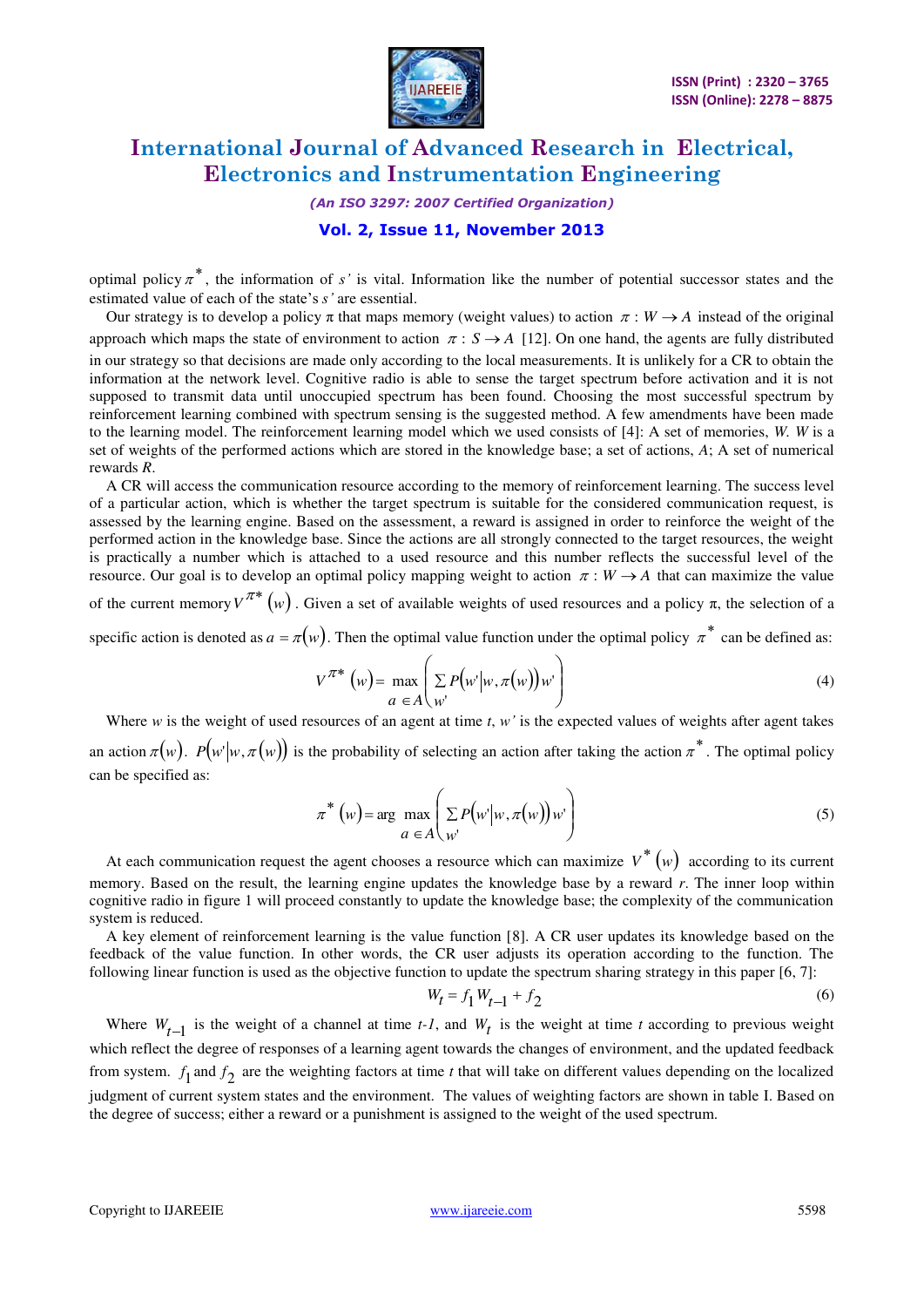

*(An ISO 3297: 2007 Certified Organization)* 

### **Vol. 2, Issue 11, November 2013**

| WERTHING PACIUM VALUES |               |                   |               |            |  |
|------------------------|---------------|-------------------|---------------|------------|--|
| <b>Scheme</b>          |               |                   |               |            |  |
|                        | <b>Reward</b> | <b>Punishment</b> | <b>Reward</b> | Punishment |  |
| Mild Punishment        |               |                   |               |            |  |
| Harsh punishment       |               |                   |               |            |  |
| Discounted Punishment  |               |                   |               |            |  |

TABLE I WEIGHTING ELGEN VALUES

### **III. DISTRIBUTED REINFORCEMENT LEARNING - CR SPECTRUM SHARING SCHEME**

The basic Reinforcement Learning-based distributed CR spectrum sharing algorithm is illustrated in Figure 2 [7]. We consider the CR users are a set of transmitting-receiving pairs of nodes, denoted as *U*, uniformly distributed in a square area and all the pairs  $U_i \in U$  are spatially fixed. There are 3 main steps in the process:

Step 1: *Spectrum selection*. At the beginning of each activation,  $U_i$  chooses a channel according to the weights of the available resources. It starts with the channel with the highest weight, or picks up a channel randomly if all resources have same priority. The selected channel is denoted as  $C_k$  where  $C_k \in C$  and *C* is the available channel set.

Step 2: *Spectrum sensing*.  $U_i$  senses the interference level on  $C_k$ . If the interference level *I* of  $C_k$  is below the interference threshold  $I_{thr}$ ,  $U_i$  is activated. Otherwise if  $I > I_{thr}$ , the weight of  $C_k$  for  $U_i$  is decreased by a punishment weighting factor and  $U_i$  returns back to step 1.

Step 3: *SINR measuring.* After step 2, the existing users within the same channel can measure the Signal-to-Interference-plus-Noise Ratio (*SINR*) at their receivers. The purpose of measuring *SINR* is to maintain the communication quality of the channels. We set up a *SINR* threshold *SINR*<sub>thr</sub>. If the *SINR* of the activated pair  $U_i$  is greater than the threshold  $(sINR_i > SINR_{thr})$ ,  $U_i$  successfully uses the spectrum and the weight of the channel will be increased by a reward. If  $SINR_i \leq SINR_{thr}$ ,  $U_i$  is blocked by the channel and the weight is updated with a punishment. The CR users follow the above steps in every transmission process. One condition applies to the system that  $N(U_i) < N_{\text{max}}$ ,  $N(U_i)$  denotes the number of sensed channels of  $U_i$  in each activation and  $N_{\text{max}}$  is the maximum number of channels which a CR user is allowed to scan in a single activation. If  $N(U_i) < N_{\text{max}}$ , and  $U_i$  is still searching for an unoccupied resource, it is blocked and waits for the next activation. It is unrealistic to allow users

#### **IV.PERFORMANCE EVALUATION**

to keep sensing and searching for a better resource without a time limit, because sensing is a power-intensive and time-

In this paper we evaluated few performance parameters of the system capacity. Signal-to-Interference-plus-Noise-Ratio (SINR) is used to evaluate link quality, i.e. to determine whether the current user will lose its current service, or to determine the data rate depending on the adaptive modulation applied to the system. Blocking probability and dropping probability are normally used to evaluate link based wireless system, e.g. speech-oriented wireless service. The Cumulative Distribution Function (CDF) is used to process the initial data and to deliver the statistical behavior of the results.

*1) Signal-to-Interference-plus-Noise-Ratio (SINR):* Signal-to-Interference-and-Noise Ratio (SINR) [9], also known as Carrier-to Interference-and-Noise Ratio (CINR), is one of the fundamental parameters to measure the link quality of users in wireless communication. It is defined by the quotient of the average received signal power (*S* or *C*) and the average received co-channel interference power (*I*) plus the noise power from other sources (*N*). In point to point architecture the SINR has been derived:

consuming process.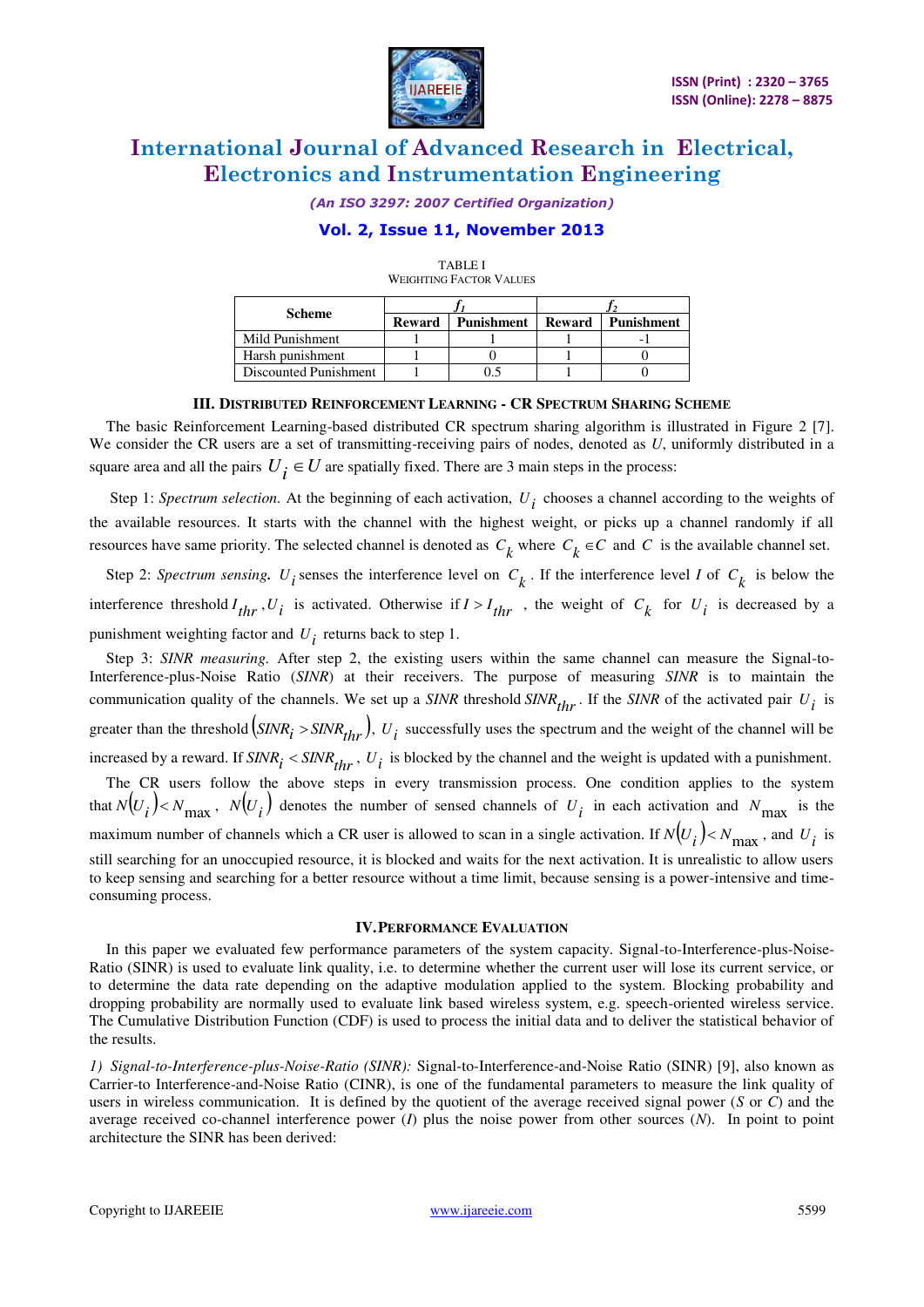

*(An ISO 3297: 2007 Certified Organization)* 

### **Vol. 2, Issue 11, November 2013**

$$
\gamma_n = \frac{p_n g_{n,q}}{\sum\limits_{i=1, i \neq n} p_i g_{i,q} + \sigma^2}
$$
(7)

Where *p* is the transmit power of the *n* transmitter, *g* is the gain of the wireless link on channel *q*, is the noise power. A frequency separation of backhaul and access is assumed so that the backhaul network and the access network do not interfere with each other. Then for the backhaul network, SINR measured at ABS *n* (signal from HBS *m* in channel *q* and sub-channel *r*) can be derived as:



Figure 2 Reinforcement Learning-based Spectrum Sharing Algorithm

$$
\gamma_{n,q,r}^{m,l} = \frac{p_m^{H,l} g_{q,r}^{B,m,l}}{\sum\limits_{i=1, i \neq m}^{K} \sum\limits_{j=1}^{L} p_i^{H,j} g_{q,r}^{B,i,j} + \sum\limits_{i=1, i \neq l}^{L} p_m^{H,i} g_{q,r}^{B,m,i} + \sigma^2}
$$
(8)

Where  $g_{q,r}^{B,m,l}$  $\sum_{i=1}^{n}$  is the gain of the wireless link from the  $l^{\text{th}}$  beam of HBS *m* to ABS *n*.  $=1, i\neq$ Σ Ξ *M*  $i=1,\overline{i} \neq m$ *L j*  $B,i,j$  $\frac{H,j}{g}g_{q,r}^{B,k}$ *i p*  $\overline{.1, i}$ ≠m  $\overline{j=1}$ ,, ,  $\int g_{a,r}^{B,i,j}$  is the

interference from other HBSs to ABS  $n$ .  $\Sigma$  $=\overline{1,i}$ *L*  $i = \overline{1, i} \neq l$ *B*,*m*,*i*  $\sum_{i=1,i\neq l}^{L} p_m^{H,i} g_{q,r}^{B,j}$ ,, ,  $i_{g}B_{a,r}^{B,m,i}$  is the interference comes from other beams of HBS *m*,

using the same channel *q* and sub channel *r*.  $\sigma^2$  is the noise power. Similarly for the access network, the SINR received at MS  $k$  (signal from ABS  $n$  (associated with HBS m) in channel  $q$  and sub channel  $r$ ) is:

$$
\gamma_{k,q,r}^{n,m} = \frac{p_n^{A,m} g_{q,r}^{A,n,k}}{\sum\limits_{i=1, i \neq m}^{M} \sum\limits_{j=1}^{N} \sum\limits_{u=1}^{K} p_j^{A,i} g_{q,r}^{A,j,u} + \sum\limits_{i=1, i \neq n}^{N} \sum\limits_{j=1}^{K} p_j^{A,m} g_{q,r}^{A,i,j} + \sigma^2}
$$
(9)

Copyright to IJAREEIE www.ijareeie.com 5600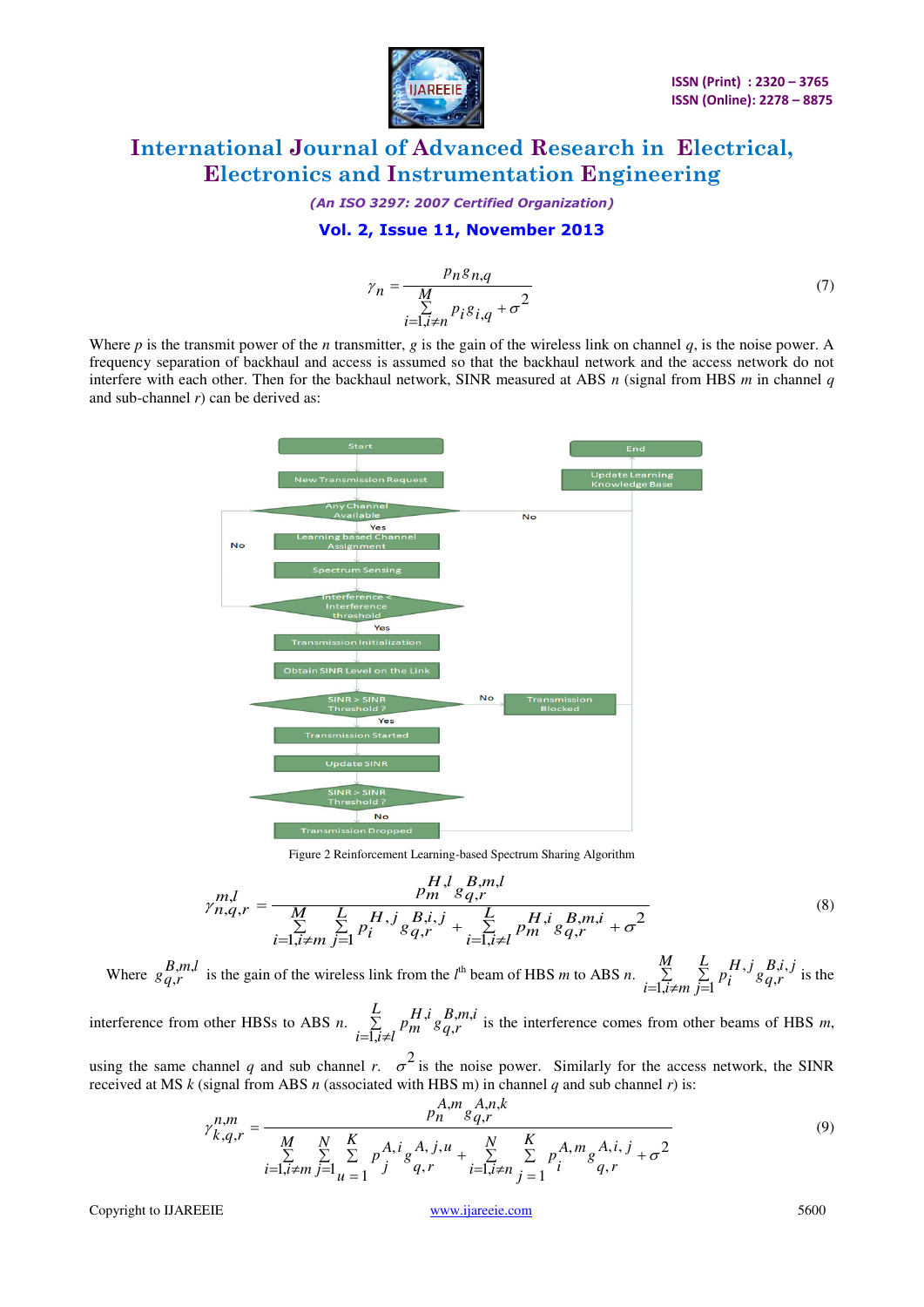

### *(An ISO 3297: 2007 Certified Organization)*

### **Vol. 2, Issue 11, November 2013**

Where  $g_{q,r}^{A,n,k}$  $i, h, \kappa$  is the link gain between ABS *n* and MS *k*. In the denominator first term is the interference from all the ABSs in other cells that are using the same frequency., and the second one is the interference from other ABSs in the same cell, and  $\sigma^2$  is the noise power.

*2) Cumulative Distribution Function (CDF):* As we mentioned before, in order to obtain statistically accurate results we need to apply Monte Carlo simulation. However, a very large amount of unprocessed data can be expected by conducting Monte Carlo simulation. Appropriate mathematical analysis in this case is required to show the statistical behavior of the results. The cumulative distribution function is the main statistical method applied in this report. The CDF of  $x$  is defined as [10]:

$$
CDF \equiv F(x) = \int_{-\infty}^{x} f(t)dt
$$
 (10)

where  $f(x)$  is the probability density function of x. The results of our simulation like blocking probability and dropping probability are mainly measured at regular points in the service area.

*3) Blocking Probability and Dropping Probability:* Blocking probability and dropping probability [11] are the measurements we use to evaluate the grade of service. The blocking probability at time *t* can be defined as:

$$
P_B(t) = \frac{N_b(t)}{N_a(t)}\tag{11}
$$

Where  $P(t)$  is the blocking probability at time *t*.  $N_b(t)$  is the total number of blocked activations of the system by time *t* and  $N_a(t)$  is the total number of activations of the system by time *t*. Similarly, the dropping probability is defined as follows:

$$
P_D(t) = \frac{N_d(t)}{N_{sa}(t)}
$$
\n(12)

Where  $P_D(t)$  is the dropping probability by time *t*.  $N_d(t)$  is the total number of dropped transmissions by time *t* and  $N_{sa}(t)$  is the total number of accepted activations by time *t*.

#### **V. SIMULATION RESULTS**

In this paper we employed an event-based scenario and at each event a random subset of pairs are activated, system parameters used in this paper is shown in table II. The available spectrum will be partitioned autonomously by individual reinforcement learning and therefore CR users are able to avoid improper spectrum. Figure 3 (a)-(b) represent how the channel partitioning emerges during the simulation. A small number of 10 is used in this simulation to define the number of available channels and the number of users.

| <b>TABLE II</b>              |  |  |  |  |
|------------------------------|--|--|--|--|
| <b>Simulation Parameters</b> |  |  |  |  |

| <b>Parameter</b>                  | <b>Value</b>       |
|-----------------------------------|--------------------|
| Service Ares                      | $1000 \text{km}^2$ |
| Number of pairs                   | 1000               |
| Maximum number of activated users | 400                |
| Link Length                       | $200m - 1500m$     |
| Transmitter Antenna gain          | $0$ dBi            |
| Interference threshold            | $-40$ dBm          |
| SINR threshold                    | 10dB               |
| Noise floor                       | $-137dBm$          |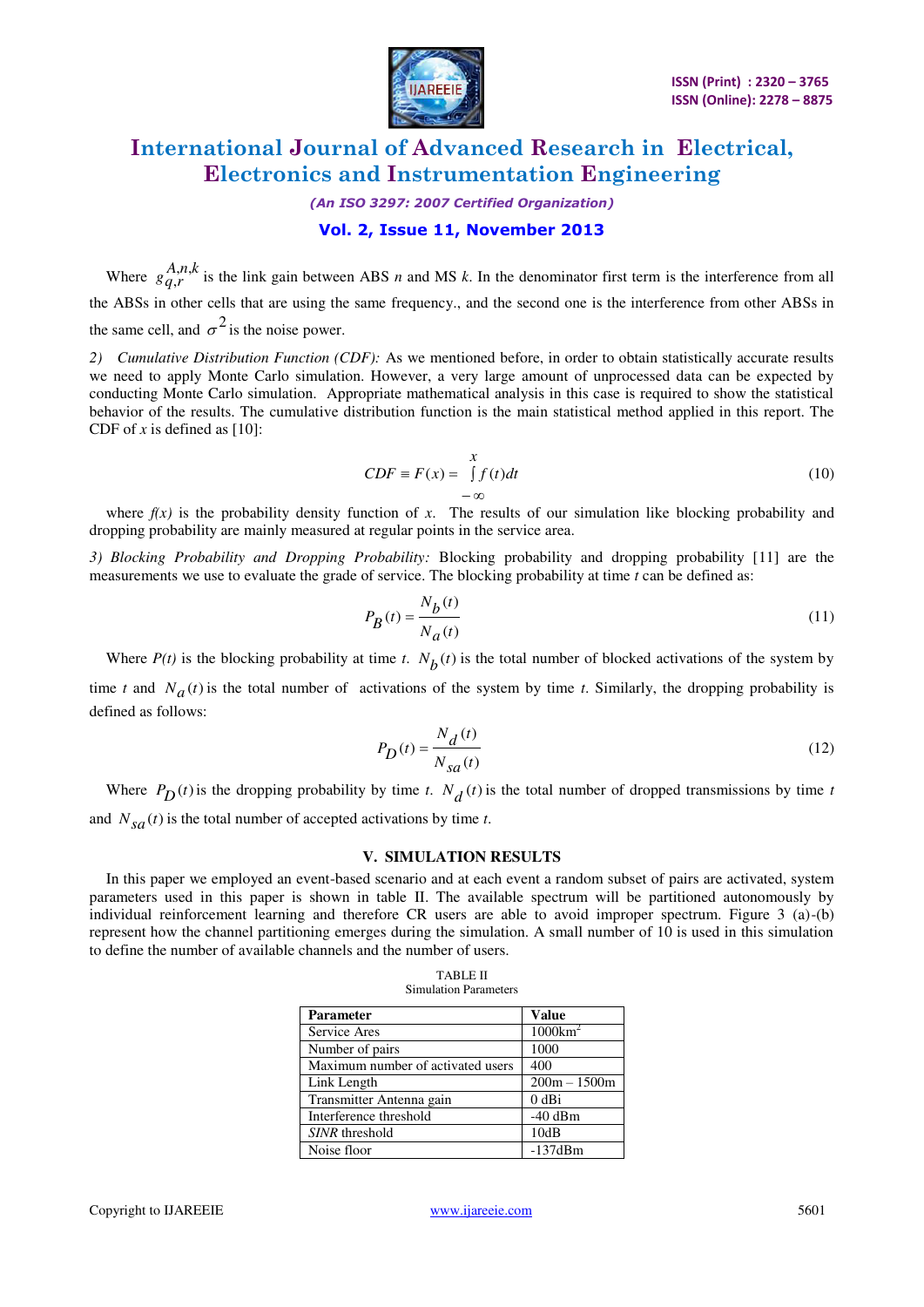

*(An ISO 3297: 2007 Certified Organization)*  **Vol. 2, Issue 11, November 2013** 



At the beginning of the simulation (Figure 3 (a)), CR users use almost all resources equally. After a certain simulation time, at event 100 (Figure 3 (b)) a few channels already show their priority to certain users, like user 3 prefers channel 8 and user 2 prefers channel 3. However, the channel usage of user 1 is still fairly equal at this stage. It can be seen that a spectrum sharing equilibrium is established and therefore the channel usage converged to few preferred channels. The CR users are able to avoid collisions by utilizing their experience from learning consequently.



Figure 3 Channel Usage at (a) Event 50, (b) Event 100.



Figure 4 Cumulative Distribution Function of System Blocking Probability at Discrete Points over the Service Area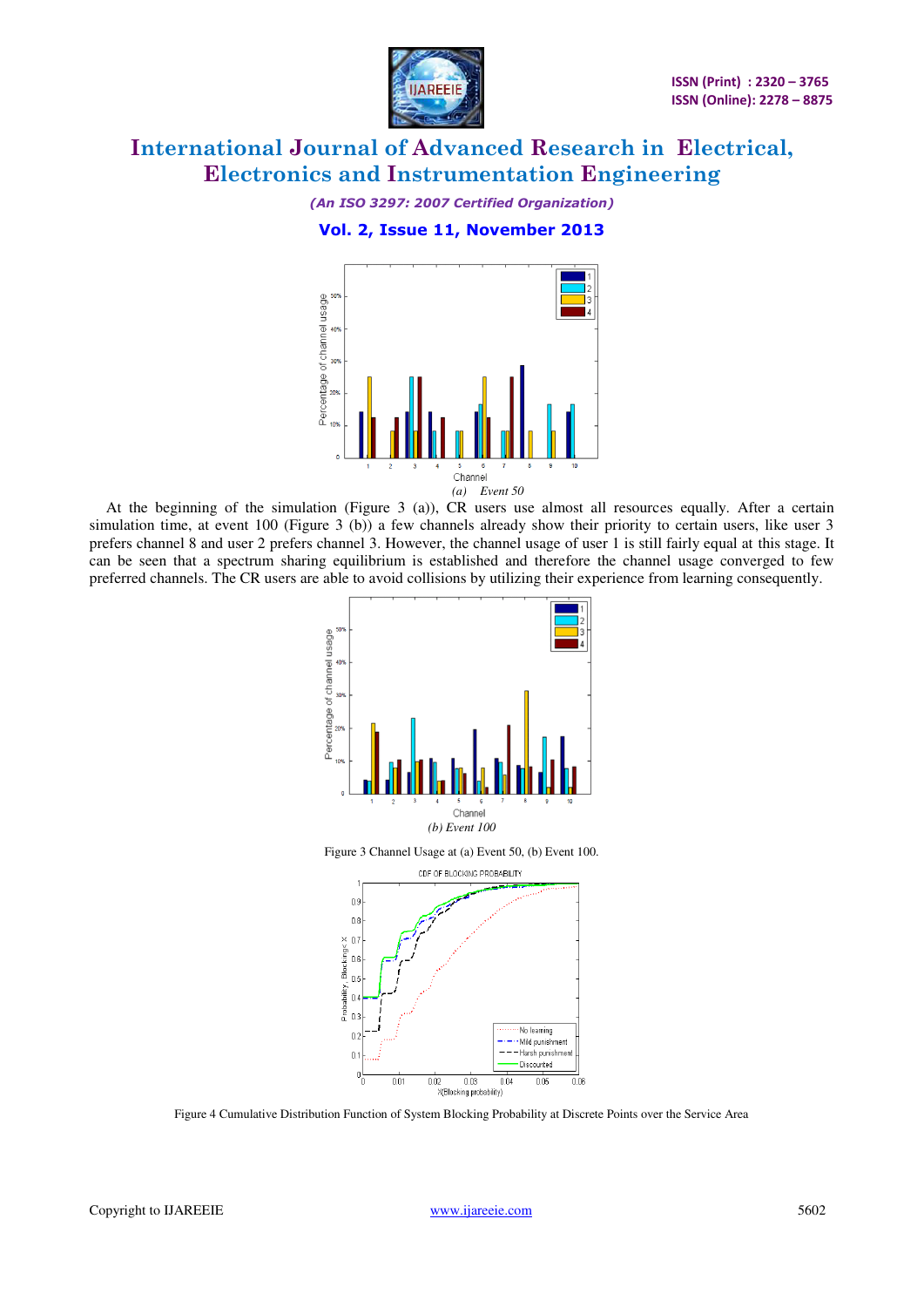

### *(An ISO 3297: 2007 Certified Organization)*  **Vol. 2, Issue 11, November 2013**

#### CDE OF DROPPING PROBABILITY n ge 0.98  $\times$  ns:  $\degree$  0.96 ă  $0.95$ bility. 0.94 n qr No leaming  $0.92$ . Mild punishment — — — Harsh punishmen<br>— — — Harsh punishmen n qi - Discounted  $0.9$  $\overline{0.07}$  $0.06$  $0.01$  $0.02$  $0.03$ 0.04  $0.05$  $0.08$ X(Dropping probability)

Figure 5 Cumulative Distribution Function of System Dropping Probability at Discrete Points over the Service Area

Figure 4 – Figure 5 illustrate the CDF of Blocking and Dropping probability respectively. Blocking probability is measured at regular points in the service area and a Cumulative Distribution Function (CDF) of system blocking probability at these points is derived. In order to analyze the level of system interruption, a CDF of dropping probability is calculated at the same time. All CR users' parameters are exactly the same for each scheme evaluation, with different system performance being caused only by different weighting factor values.

#### **VI.CONCLUSION**

In this paper, we introduced a reinforcement learning model for cognitive radio and a few basic reinforcement learning-based spectrum sharing schemes. By utilizing the ability of learning, cognitive agents can remember their preferred communication resources and enable an efficient approach to spectrum sensing and sharing accordingly. Simulation results show that reinforcement learning-based spectrum sharing algorithms achieve a better system performance compared to non-learning algorithms.

#### **REFERENCES**

- [1] J. Mitola and G. Maguire, "Cognitive radio: making software radios more personal," *IEEE Personal Communication,* vol. 6, pp. 13-18, Aug, 1999.
- [2] J. Mitola, "Cognitive Radio: An Integrated Agent Architecture for Software Defined Radio," Ph.D., Teleinformatics, Royal Institute of Technology (KTH), May, 2000.
- [3] ITU-R. WRC-12 Agenda Item 1.19: Software-Defined Radio (SDR) and Cognitive Radio Systems (CRS). 2010.
- [4] R. S. Sutton and A. G. Barto, *Reinforcement learning : An Introduction*: The MIT Press, 1998.
- [5] L. P. Kaelbling*, et al.*, "Reinforcement Learning: A Survey," *Journal of artificial intelligence Research,* vol. 4, pp. 237-285, May. 1996.
- [6] M. Bublin*, et al.*, "Distributed spectrum sharing by reinforcement and game theory," presented at the 5th Karlsruhe workshop on software radio, Karlsruhe, Germany, March. 2008.
- [7] T. Jiang*, et al.*, "Performance of Cognitive Radio Reinforcement Spectrum Sharing Using Different Weighting Factors," presented at the International Workshop on Cognitive Networks and Communications (COGCOM) in conjunction with CHINACOM'08, , Hangzhou, China, August, 2008.
- [8] S. Kapetanakis and D. Kudenko, "Reinforcement learning of coordination in cooperative multi-agent systems," presented at the Eighteenth national conference on Artificial intelligence, Edmonton, Alberta, Canada, 2002.
- [9] S. Saunders, *Antennas and propagation for wireless communication systems*: Wiley, 1999.
- [10] N. Drakos, "Introduction to Monte Carlo Methods," Computer Based Learning Unit, University of Leeds, Aug 1994.
- [11] J. D. Gibson, *The Mobile Communications Handbook*, 1st ed.: IEEE Press, 1996.
- [12] T. Jiang*, et al.*, "Two Stage Reinforcement Learning Based Cognitive Radio with Exploration Control," *accepted by IET Communications,*  <sup>2009</sup>.

#### **BIOGRAPHY**



U. Kiran, completed his B.Tech and M.Tech from Jawaharlal Nehru Technological University, Hyderabad, INDIA in 2008 and 2011. He published 4 research articles in various international Journals and Conferences. He is a member of professional bodies like ISTE and IETE. He is presently working as Assistant professor in department of Electronics and Communication Engineering. His area of research is in wireless Mobile Communication, LTE and Multiple input and Multiple output.